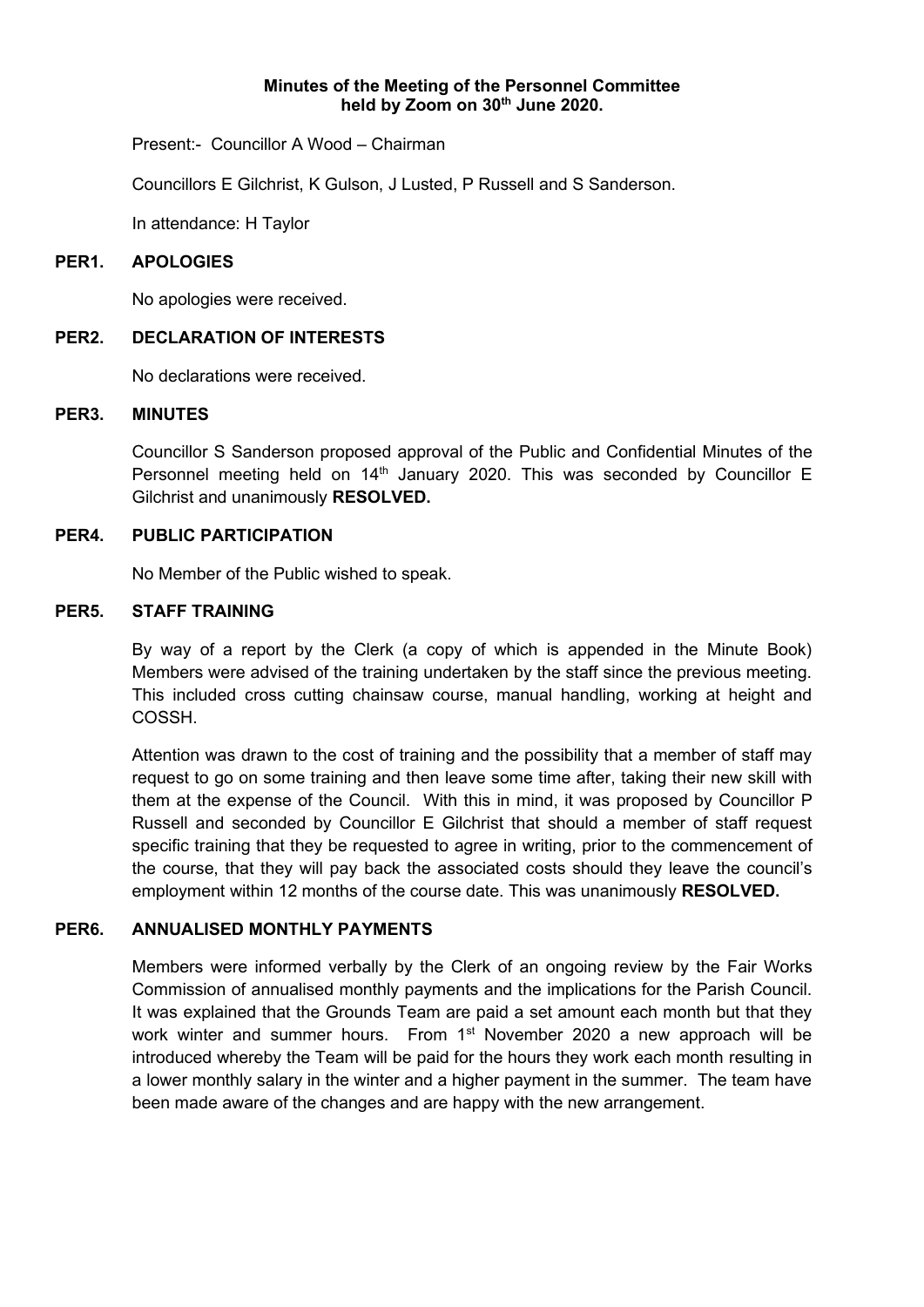# **PER7 PUBLIC BODIES (ADMISSION TO MEETINGS) ACT 1960 EXCLUSION OF THE PRESS AND PUBLIC.**

That in accordance with Section 1(2) of the Public Bodies (admission to Meetings) Act 1960 and by reason of the confidential nature of the remainder of the business, the Press and Public be excluded from the meeting.

It was proposed by Councillor J Lusted, seconded by Councillor P Russell and unanimously **RESOLVED** that the meeting should be closed to the public and press at 8.23pm and the matters record at Minute No PER8 and PER9 dealing with holiday leave and staffing be treated as confidential and excluded from the Minutes to be made available for public inspection

## **PER8. MANAGING HOLIDAY AND EXTENSION OF CARRY OVER PROVISIONS**

The Committee received a report by the Clerk (a copy of which is appended in the Annex to the Minute Book) outlining a temporary amendment to the Working Time Regulations (WTR) 1998 to allow workers to carry forward unused holiday for up to two years where they have been unable to take it due to the Covid-19 pandemic. Having been briefed on the current position regarding the levels of staff leave and in noting that the leave period starts on 1<sup>st</sup> April and runs until 31<sup>st</sup> March, it was proposed by Councillor K Gulson and seconded by Councillor P Russell that a further report on this matter be considered at the December meeting.

## **PER9. STAFFING**

By way of a report by the Clerk (a copy of which is appended in the Annex to the Minute Book), the Committee were apprised with various staffing matters relating to the appointment of a Grounds Maintenance Supervisor, the filling of a current vacancy and retirement plans for a member of staff. Members placed on record their appreciation to the staff for their hard work of late, especially given the difficulties faced by all during the pandemic.

## **PER10. PENSION UPDATE**

Further to Minute No.58/19, Members noted the contents of a report from the Council's Pension Provider LGSS (a copy of which is appended in the Annex to the Minute Book), which outlined the current position for Yaxley and the Council's new contribution rate. Members were pleased to note that the rate had reduced from 36.8% to 21.5% and that the Parish Council's funding level was much better than the Pool average. It was mentioned that the Parish Council could pay a higher rate if desired, Members recognised that this would need careful consideration and would form part of the ongoing monitoring of the scheme by the Committee.

## **PER11. PUBLIC BODIES (ADMISSION TO MEETINGS) ACT 1960 RE-ADMITTANCE OF THE PRESS AND PUBLIC.**

That in accordance with Section 1(2) of the Public Bodies (Admission to Meetings) Act 1960 and by reason of the confidential nature of the remainder of the business being concluded, the Press and Public be re-admitted to the meeting.

It was proposed by Councillor J Lusted and seconded by Councillor E Gilchrist that the press and public should be readmitted to the meeting.